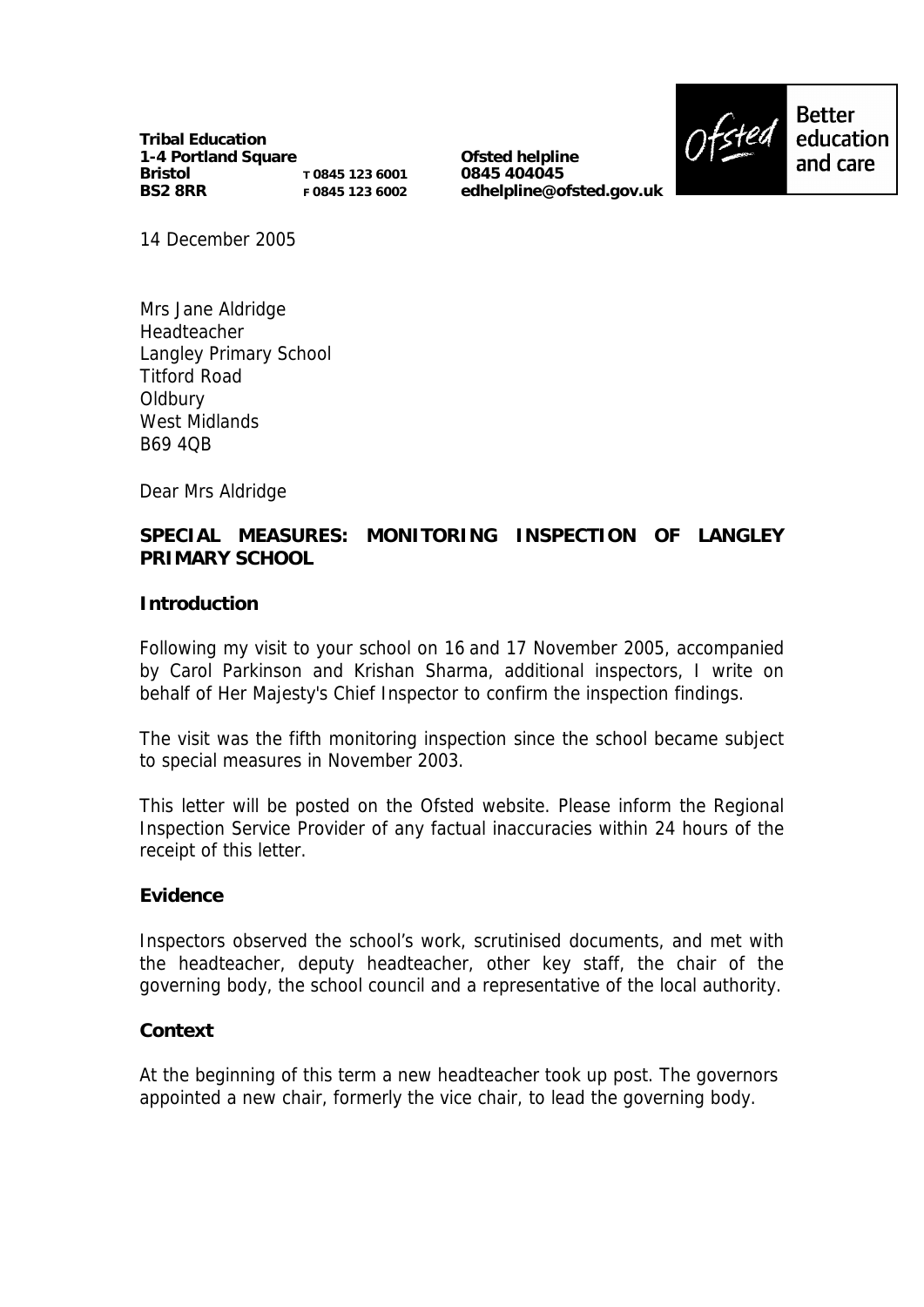## **Achievement and standards**

Standards reached in the 2005 Key Stage 2 national tests were below average, but have risen in English and science this year. In English, the proportion of pupils reaching the expected Level 4 increased and the school met its target. However, too few pupils reached the higher Level 5 and the school's target was not achieved. There was a significant difference between the proportion of pupils reaching the expected level in reading and writing. Scores in mathematics showed little change on 2004, with only just over half the pupils reaching the level expected for their age. The school missed its target by a significant margin. The test results in science rose substantially to a level that is broadly in line with the national average. Overall, girls performed better than boys, although too few reached the higher level in mathematics. Pupils made satisfactory progress in reading but their progress in writing and mathematics was inadequate. Assessments completed by teachers last half term reflect the national test results. When compared with national expectations pupils have the most ground to gain in writing and mathematics.

Standards reached in the Key Stage 1 national tests were below average. Scores in writing and mathematics improved but the percentage of pupils reaching the expected Level 2 in reading fell. In relation to their attainment at the end of the Foundation Stage, pupils made satisfactory progress in writing. The progress of pupils with average and above average scores at the end of the Foundation Stage in mathematics and reading was inadequate. However, lower attaining pupils made satisfactory progress.

The school's monitoring indicates that standards in religious education are below average. The new agreed syllabus includes guidance on the expected levels in pupils' work and the school has sound plans to introduce termly assessments based on these. The subject skills to be developed year on year have been mapped and timetables have been adjusted to ensure that sufficient time is allocated to the subject.

A number of the key processes introduced last year to help raise standards have been revisited this term in order to embed them into the school's practice. The system for tracking pupils' progress regularly has been refined with the introduction of criteria to improve the accuracy of assessments. Helpfully, further work is planned to ensure that teachers' evaluations of the pupils' progress are secure. The setting of curriculum targets in English and mathematics has been reintroduced recently, but it has yet to have a marked impact on learning.

Progress on the areas for improvement identified by the inspection in November 2003:

• raise standards in English, mathematics, science, ICT (information and communication technology) and religious education – satisfactory progress.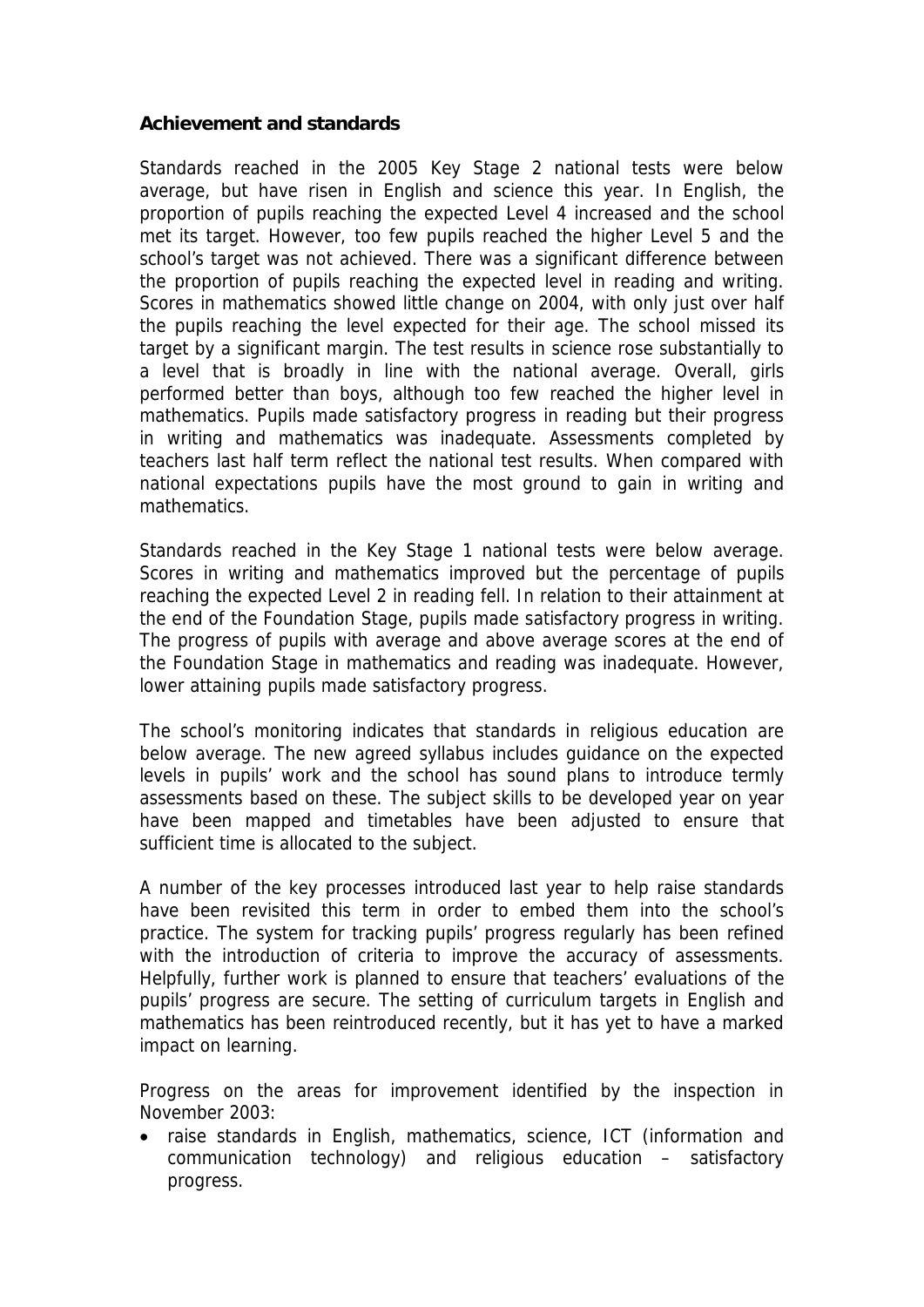## **Personal development and well-being**

Behaviour in and around the school continues to be good overall. Teachers use good strategies for managing the pupils' behaviour and, as a result, very few incidents of unacceptable conduct are now reported. In lessons pupils invariably display positive attitudes towards their work despite the pedestrian teaching in some lessons. They enjoy coming to school and feel safe with the secure knowledge that they can approach adults in the school with their concerns and that they are listened to sympathetically. Pupils are enthusiastic about the school council and willingly contribute to discussions. They are confident enough to suggest that some of their lessons could be more fun. Pupils willingly take on a range of responsibilities such as being monitors for tasks in the classrooms. They are aware of the need to eat healthy food and to be physically active. Attendance is gradually improving and this term is broadly in line with the national figure.

Progress on the areas for improvement identified by the inspection in November 2003:

• improve pupils' behaviour – good progress.

# **Quality of provision**

The quality of teaching has deteriorated since the last monitoring inspection, when all lessons visited were at least satisfactory. Of the 23 lessons observed during this inspection, teaching was good in nine, satisfactory in ten and unsatisfactory in four. The rate of pupils' progress generally reflected the quality of teaching. However, some pupils have unsatisfactory learning habits resulting from previous inadequate practice and in some good lessons this reduced the pace of learning.

In the best lessons teachers ensured that pupils of all capabilities were challenged well. Teachers made lessons interesting and checked pupils' understanding well through recapping previous knowledge and good questioning. The correct use of technical terms was modelled well and lessons enlivened with practical activities and demonstrations. Very effective use was made of interactive whiteboards. In a Year 5 science lesson, for example, pupils were able to watch the action of a heart and, by slowing down the sequence, follow the flow of blood in the circulatory system.

In satisfactory lessons pupils responded to the teachers' clear lesson objectives and explanations with some enthusiasm. However, their concentration varied when the pace of teaching slowed and the work set did not reflect accurately the level of their knowledge and understanding. Occasionally lessons started late.

In unsatisfactory lessons tasks were not challenging or structured enough for pupils to learn at a good rate. Teachers' subject knowledge was insecure at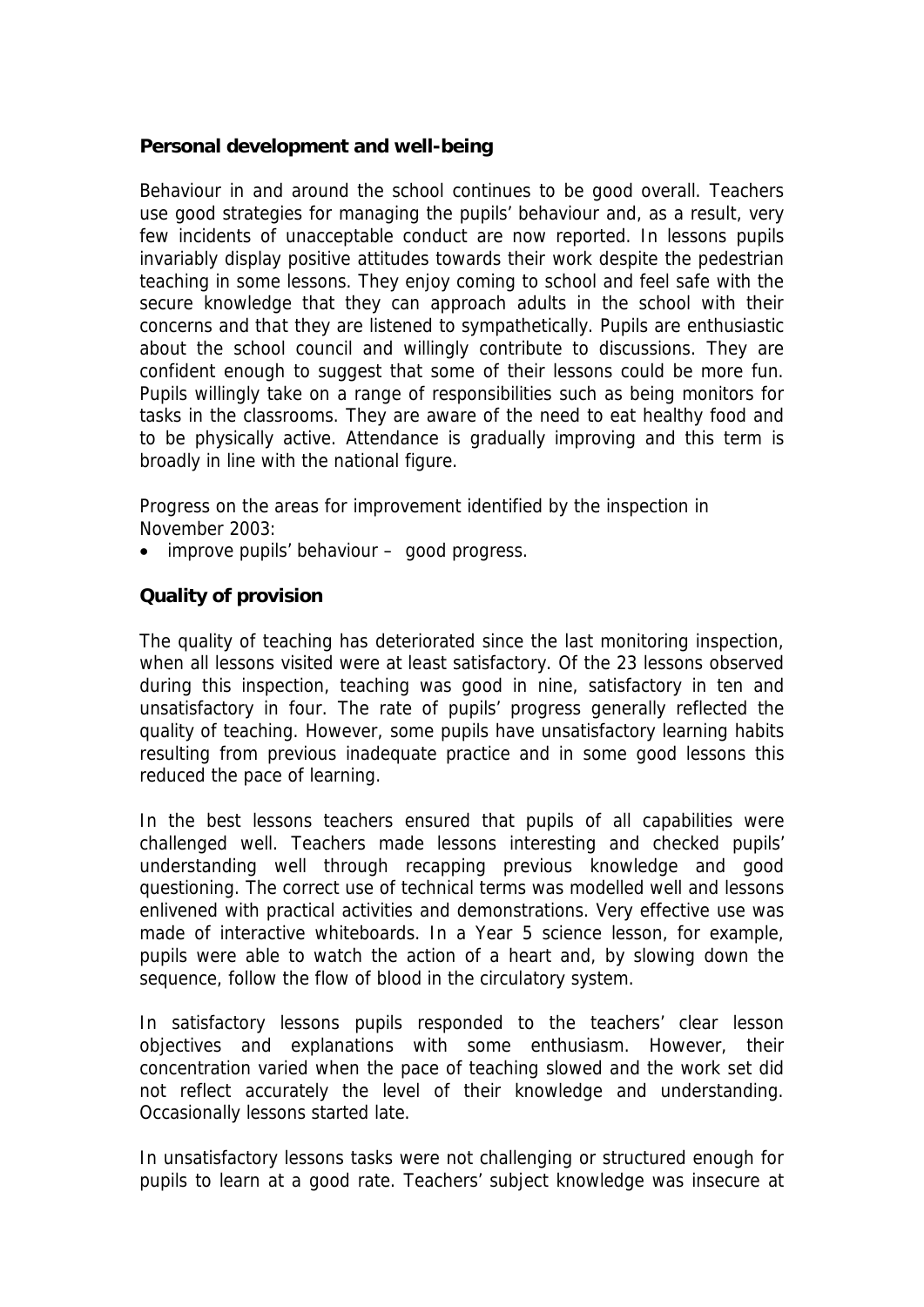times and this was reflected in weak questioning and unclear explanations. Pupils spent too much time sitting on the carpet instead of being actively engaged in their tasks.

The school has not established fully a common understanding of the use of assessment to plan day to day learning to stretch and consolidate the knowledge and understanding of all groups of pupils. This is hindering progress in improving the quality of teaching. The school does not have a clear approach to provision for its gifted and talented pupils.

The school's provision for the pupils for whom English is an additional language is improving. Overall, these pupils make similar progress to their peers. As a result of its detailed analysis of performance by ethnicity, the school is well placed to plan more effectively to meet the needs of pupils whose first language is not English. However, the teachers' skills in supporting those pupils who are becoming advanced bilingual learners are underdeveloped.

Provision for the Foundation Stage is satisfactory. The Nursery provides good teaching and care so children make a solid and secure start to their school life. Adults know the children very well and make teaching and learning lively and fun. They give children clear boundaries, modelling and demanding very high standards of behaviour and care. The curriculum is well planned and suited to the children's level of interest. It prepares them well for the early stages of the National Curriculum. Assessment procedures are proving cumbersome and time consuming for staff so are under review. Existing systems produce an effective baseline for planning teaching and are used well to measure and analyse pupils' progress over time. The Nursery is very well presented and is a cheerful and orderly setting in which children love to learn.

In Reception unsatisfactory teaching was observed and provision is less effective than in the Nursery. There were some weaknesses in short term planning because assessment information was not used well enough to cater for children's different levels of attainment. As a result activities were not sufficiently structured and challenging and children did not make fast enough progress. The children's attitude to learning suffered and they found it hard to concentrate. Relationships between staff and children were satisfactory but children were not always sure what they had to do or what they had learned. Children were keen to learn but sometimes teaching lacked pace and content. Visual aids were not always clear and attractive and so did not convey information as well as they should.

Progress on the areas for improvement identified by the inspection in November 2003:

- improve the quality of teaching inadequate progress
- ensure that the needs of all children are met including those with English as an additional language – satisfactory progress.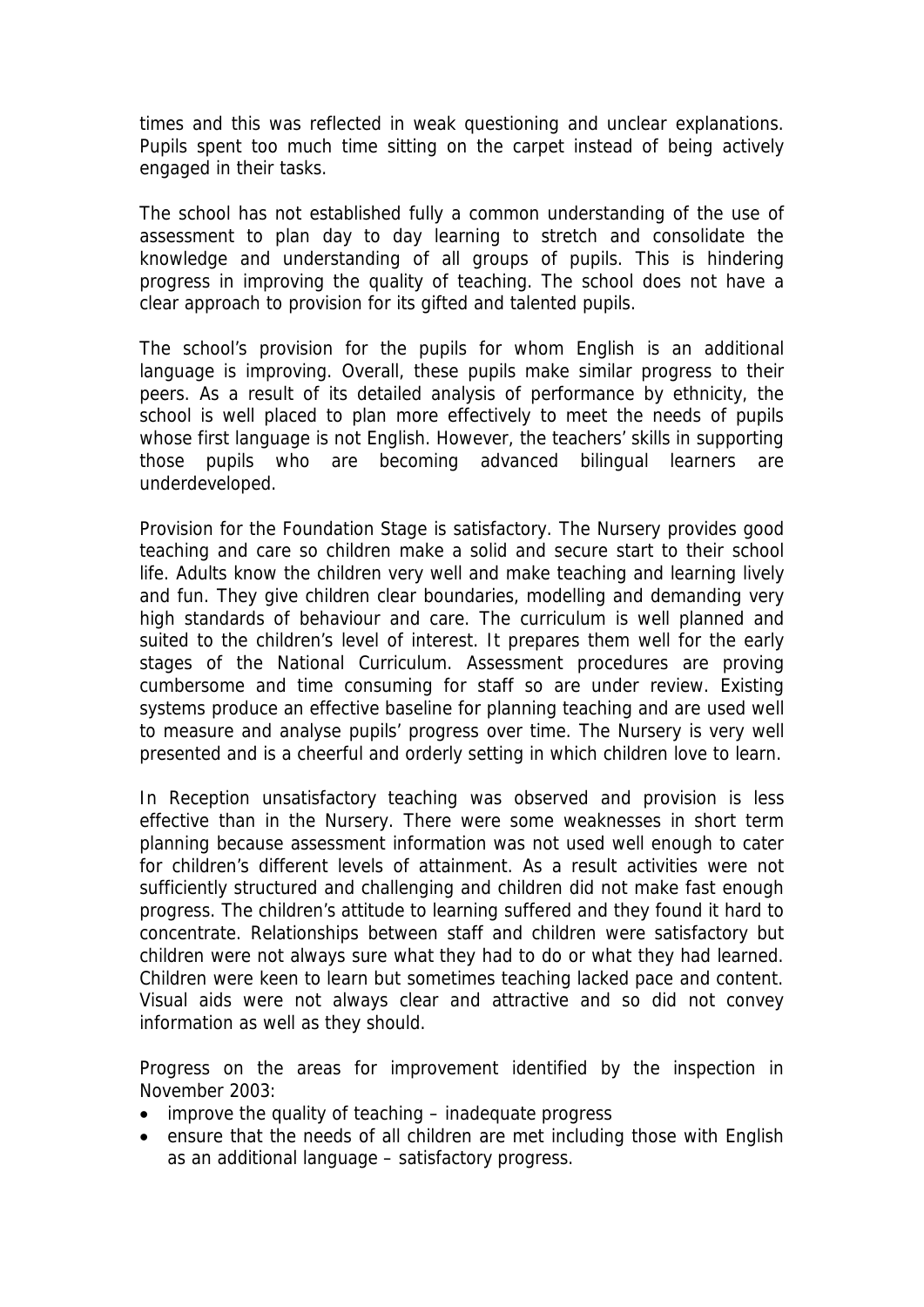### **Leadership and management**

The new headteacher is providing a strong lead and clear sense of direction for the school. As a consequence staff morale has improved. Rapidly she has gained a realistic overview of the school's strengths and weaknesses. She has identified areas where well considered systems, such as those for assessment and target setting, are not fully established despite considerable guidance and help for teachers last year. Further training and support on a number of such issues has been provided for staff as a matter of urgency. Their understanding and commitment to these has increased as a consequence. The literacy and numeracy coordinators have successfully relaunched the use of curriculum targets to improve assessment and learning. Developments in middle leadership which began last year have faltered. Systems for the regular monitoring of subject standards and quality by coordinators have not resumed fully this year.

The new improvement plan addresses the school's priorities with clarity and coherence. The desired outcomes, both for teachers and pupils, are specified. The role of staff and governors in monitoring and reporting progress on these is detailed. Helpfully, responsibility for leading priorities is distributed amongst a number of staff to extend participation in the school's leadership. The headteacher is working hard to embed a sense of corporate responsibility for the school's progress.

The new chair of governors has a thorough grasp of the school's situation and is prepared to ask challenging questions about its performance. She is providing a dynamic lead for the governing body, which continues to monitor and guide the school's progress diligently. Effective use is being made of the expertise of a number of governors, for example, in monitoring health and safety.

Progress on the areas for improvement identified by the inspection in November 2003:

 improve the leadership, management and governance of the school **–** satisfactory progress.

### **External support**

The local authority continues to make a significant, positive contribution to the school's improvement through a range of well targeted support. This includes the work of consultants, advanced skills teachers, and the school's adviser. Regular evaluations of the impact of interventions such as coaching and training are realistic and lead to refocusing as required. A good range of data has been provided to enhance the school's understanding of its strengths and weaknesses.